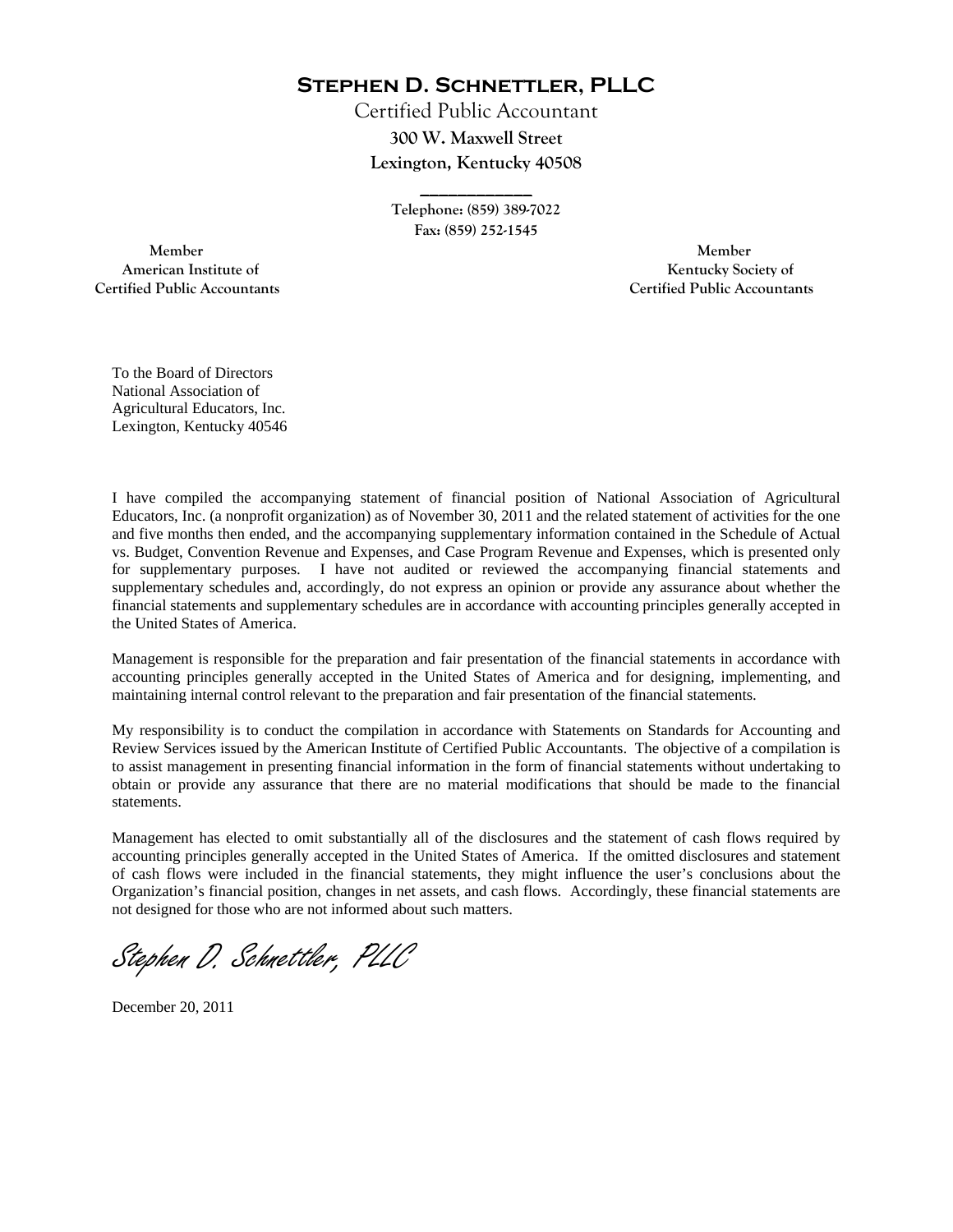# NATIONAL ASSOCIATION OF AGRICULTURAL EDUCATORS, INC. **Statement of Financial Position** November 30, 2011

| <b>ASSETS</b>                           |               |
|-----------------------------------------|---------------|
| Cash on deposit                         | \$<br>64,762  |
| Cash on deposit - CASE Program          | 30,511        |
| Investments - operating fund            | 403,340       |
| Investments - life membership fund      | 146,939       |
| Investments - reserve fund              | 106,896       |
| Accounts receivable                     | 188,911       |
| Prepaid expenses                        | 6,169         |
| Property and equipment - CASE           | 1,074         |
| Property and equipment                  | 14,954        |
| <b>TOTAL ASSETS</b>                     | \$<br>963,556 |
| <b>LIABILITIES AND NET ASSETS</b>       |               |
| <b>LIABILITIES</b>                      |               |
| Accounts payable                        | \$<br>105,467 |
| Accrued leave payable                   | 25,077        |
| Other current liabilities               | 12,528        |
| <b>TOTAL LIABILITIES</b>                | 143,072       |
| <b>NET ASSETS</b>                       |               |
| Unrestricted net assets:                |               |
| Current operation                       | 605,883       |
| Board designated for special purposes   | 128,168       |
| Temporarily restricted net assets       | 672           |
| <b>CASE Project</b>                     | 85,761        |
| <b>TOTAL NET ASSETS</b>                 | 820,484       |
| <b>TOTAL LIABILITIES AND NET ASSETS</b> | \$<br>963,556 |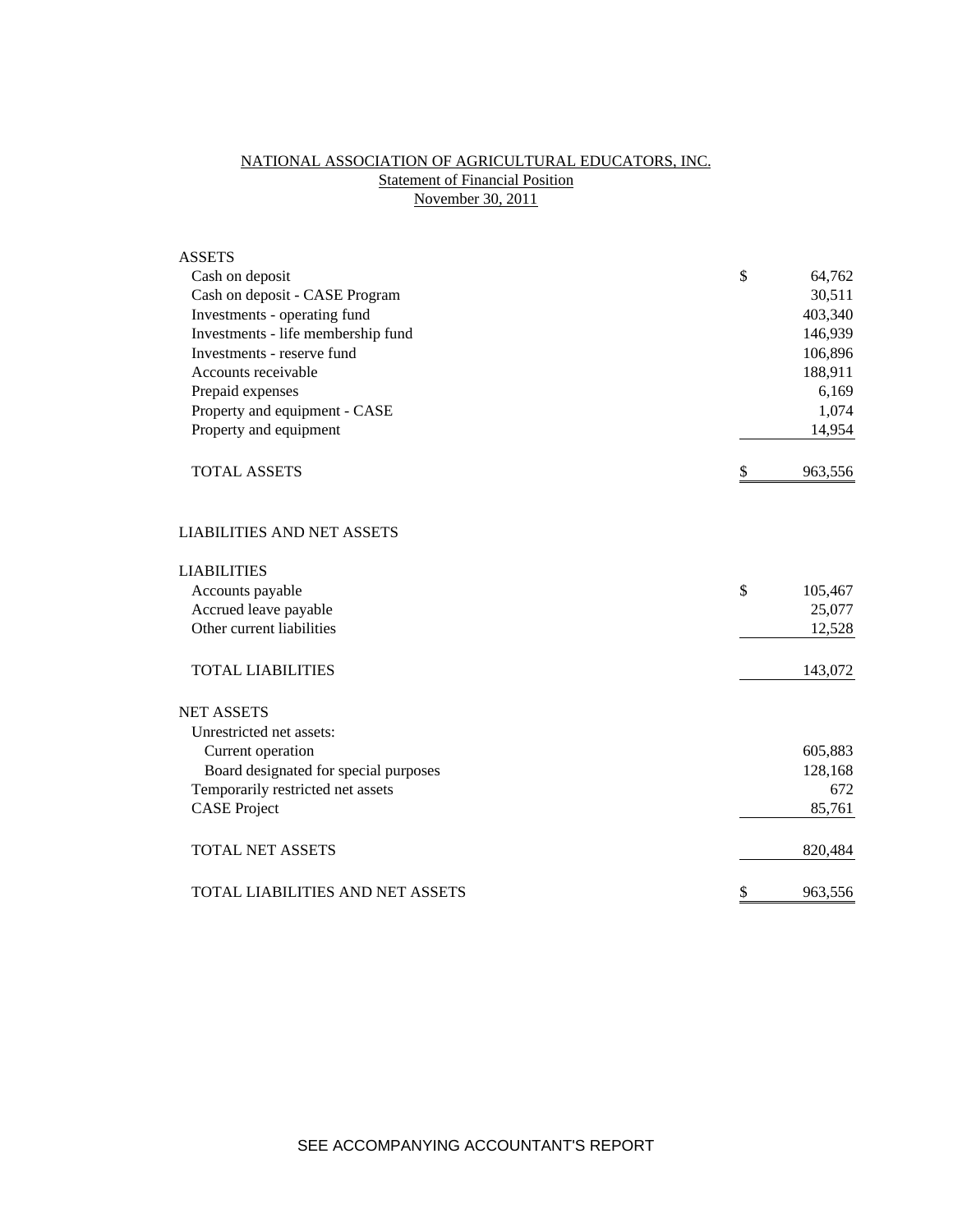### NATIONAL ASSOCIATION OF AGRICULTURAL EDUCATORS, INC. **Statement of Activities** For the Five Months Ended November 30, 2011

|                                       |         | Unrestricted |               |             |    |             |    |           |  |
|---------------------------------------|---------|--------------|---------------|-------------|----|-------------|----|-----------|--|
|                                       | Current |              | Board         | Temporarily |    | <b>CASE</b> |    |           |  |
|                                       |         | Operations   | Designated    | Restricted  |    | Project     |    | Total     |  |
| Revenue, Gains and Losses             |         |              |               |             |    |             |    |           |  |
| Membership dues                       | \$      | 253,040      | \$<br>4,320   | \$          | \$ |             | \$ | 257,360   |  |
| Convention registration               |         | 70,434       |               |             |    |             |    | 70,434    |  |
| Sponsorship and awards                |         | 7,450        |               |             |    |             |    | 7,450     |  |
| Merchandise sales                     |         | 2,316        |               |             |    |             |    | 2,316     |  |
| Contributions                         |         |              |               | 624         |    |             |    | 624       |  |
| Management fees                       |         |              |               |             |    |             |    |           |  |
| Net realized and unrealized           |         |              |               |             |    |             |    |           |  |
| gains (losses) on securities          |         | (51, 469)    |               |             |    |             |    | (51, 469) |  |
| Interest and dividends                |         | 1,366        |               |             |    |             |    | 1,366     |  |
| FFA Foundation projects               |         | 49,820       |               |             |    |             |    | 49,820    |  |
| CASE Program income                   |         |              |               |             |    | 280,916     |    | 280,916   |  |
| Other income                          |         | 100,539      |               |             |    |             |    | 100,539   |  |
| Total Revenue, Gaines and Losses      |         | 433,496      | 4,320         | 624         |    | 280,916     |    | 719,356   |  |
| Net Assets Released from Restrictions |         |              |               |             |    |             |    |           |  |
| Total Revenue, Gains and Losses       |         |              |               |             |    |             |    |           |  |
| and Reclassifications                 |         | 433,496      | 4,320         | 624         |    | 280,916     |    | 719,356   |  |
| Expenses                              |         |              |               |             |    |             |    |           |  |
| General expenses                      |         | 317,440      |               |             |    |             |    | 317,440   |  |
| FFA Foundation projects               |         | 56,203       |               |             |    |             |    | 56,203    |  |
| <b>CASE Program expenses</b>          |         |              |               |             |    | 346,909     |    | 346,909   |  |
| Convention expenses                   |         | 26,608       |               |             |    |             |    | 26,608    |  |
| Total expenses                        |         | 400,251      |               |             |    | 346,909     |    | 747,160   |  |
| INCREASE (DECREASE) IN NET ASSETS     |         | 33,245       | 4,320         | 624         |    | (65,993)    |    | (27, 804) |  |
| NET ASSETS AT BEGINNING OF PERIOD     |         | 572,638      | 123,848       | 48          |    | 151,754     |    | 848,288   |  |
| NET ASSETS AT END OF PERIOD           | \$      | 605,883      | \$<br>128,168 | \$<br>672   | \$ | 85,761      | \$ | 820,484   |  |

SEE ACCOMPANYING ACCOUNTANT'S REPORT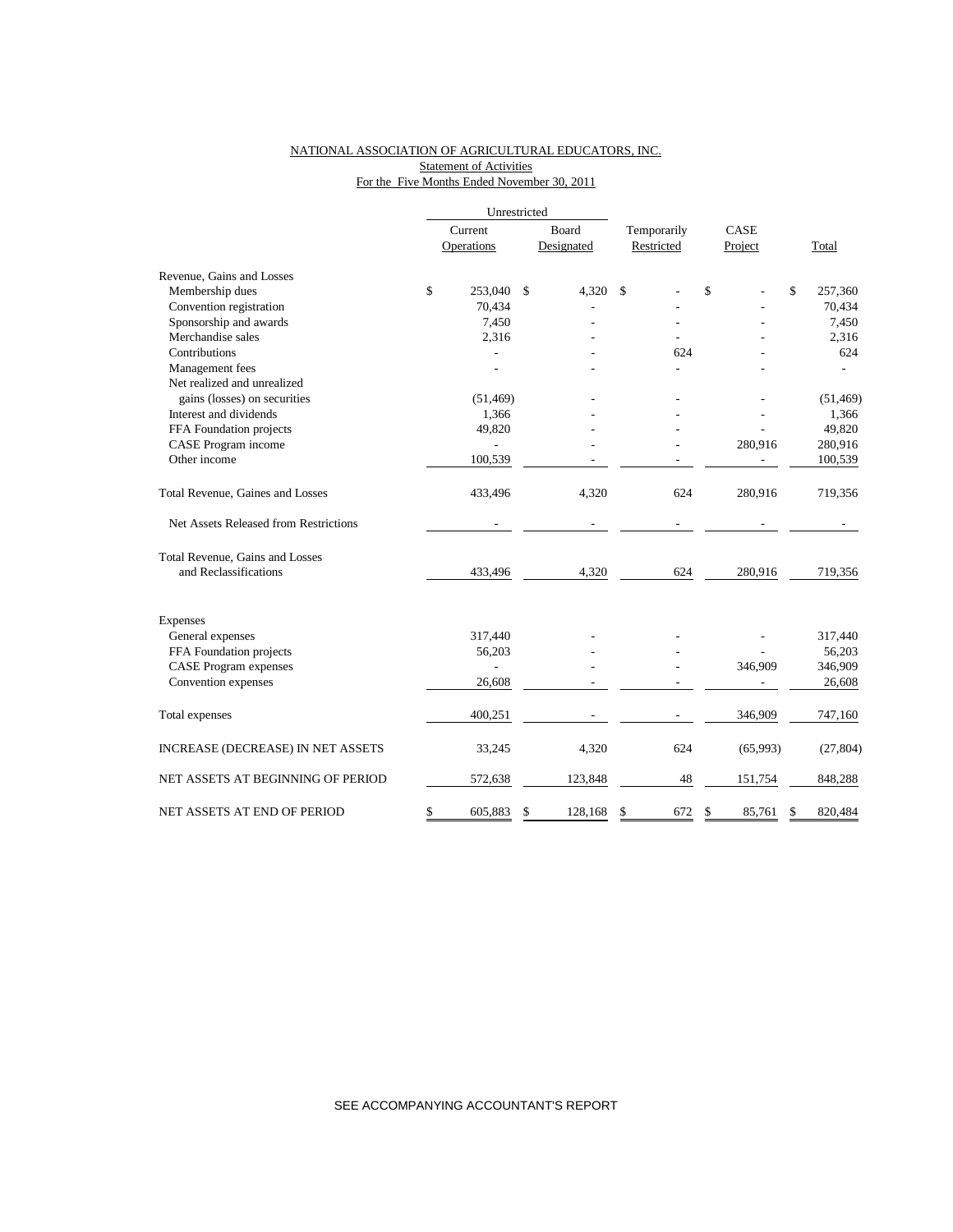## NATIONAL ASSOCIATION OF AGRICULTURAL EDUCATORS, INC. Schedule of Actual vs. Budget<br>For the One and Five Months Ended November 30, 2011

| <b>REVENUE</b>                         | <b>MONTH</b><br><b>ACTUAL</b> |    | <b>MONTH</b><br><b>BUDGET</b> | <b>MONTH</b><br><b>SVARIANCE</b> | YEAR TO DATE<br><b>ACTUAL</b> | <b>YEAR</b><br><b>BUDGET</b> | <b>YEAR</b><br><b><i>SVARIANCE</i></b> |
|----------------------------------------|-------------------------------|----|-------------------------------|----------------------------------|-------------------------------|------------------------------|----------------------------------------|
| Member dues                            | \$<br>49,185                  | -S | 32.164                        | \$<br>17.021                     | \$<br>249,910                 | -S<br>385,970                | S<br>(136,060)                         |
| Corporate membership dues              | 5,950                         |    | 2,563                         | 3,387                            | 7,450                         | 30,750                       | (23, 300)                              |
| <b>NSTA</b> Dues                       |                               |    |                               |                                  |                               |                              |                                        |
| Delmar scholarships                    |                               |    | 625                           | (625)                            |                               | 7,500                        | (7,500)                                |
| Foundation management fees             |                               |    | 4,583                         | (4, 583)                         |                               | 55,000                       | (55,000)                               |
| MBNA affinity credit card program      |                               |    | $\overline{\phantom{a}}$      | ٠                                |                               |                              |                                        |
| Toyota vehicle lease management fee    |                               |    |                               |                                  |                               |                              |                                        |
| Interest and dividends                 | $\tau$                        |    | 500                           | (493)                            | 778                           | 6,000                        | (5,222)                                |
| Net realized and unrealized            |                               |    |                               |                                  |                               |                              |                                        |
| gains (losses) on securities           | (3, 384)                      |    | 2,583                         | (5,967)                          | (51, 469)                     | 31,000                       | (82, 469)                              |
| Merchandise sales                      | 574                           |    | 708                           | (134)                            | 2,316                         | 8,500                        | (6, 184)                               |
| Investment income, Life Fund           | 91                            |    | 250                           | (159)                            | 588                           | 3,000                        | (2, 412)                               |
| Contributions, Legislative Fund        |                               |    |                               |                                  | 624                           | ÷,                           | 624                                    |
| Miscellaneous income                   | ä,                            |    | 250                           | (250)                            | 2,300                         | 3,000                        | (700)                                  |
| National Teach Ag Campaign             | 1,377                         |    |                               | 1,377                            | 14,175                        |                              | 14,175                                 |
| Teacher crisis fund                    | 5,100                         |    | ٠                             | 5,100                            | 5,858                         | ÷                            | 5,858                                  |
| Risk management education              |                               |    |                               | í,                               |                               |                              |                                        |
| AEM business manager stipend           |                               |    | 333                           | (333)                            | ÷,                            | 4,000                        | (4,000)                                |
| GMAC SmartEdge program                 |                               |    |                               |                                  |                               |                              |                                        |
| Webinar revenue                        | í,                            |    | 1,367                         | (1, 367)                         |                               | 16,400                       | (16, 400)                              |
| DuPont Agrisciense                     | 285                           |    |                               | 285                              | 52,767                        | i,                           | 52,767                                 |
| Hurricane relief                       | i,                            |    | ÷,                            | i,                               | 500                           | ł,                           | 500                                    |
| Council MMM management fee             |                               |    |                               |                                  | 5,000                         |                              | 5,000                                  |
| FFA Foundation project - TTTK          | 281                           |    | 4,625                         | (4, 344)                         | 18,761                        | 55,500                       | (36, 739)                              |
| FFA Foundation project - OPAP          | ÷,                            |    | 997                           | (997)                            | 1,360                         | 11,965                       | (10,605)                               |
| FFA Foundation project - OMSP          |                               |    | 946                           | (946)                            | 3,035                         | 11,350                       | (8,315)                                |
| FFA Foundation project - OT            |                               |    | 997                           | (997)                            | 2,641                         | 11,965                       | (9, 324)                               |
| FFA Foundation project - OYM           |                               |    | 946                           | (946)                            | 2,663                         | 11,350                       | (8,687)                                |
| FFA Foundation project - Greenhouse    |                               |    |                               |                                  | $\overline{\phantom{a}}$      | ÷,                           |                                        |
| FFA Foundation project - LAA           |                               |    |                               |                                  | 570                           | 4,170                        | (3,600)                                |
| FFA Foundation teacher workshop        |                               |    |                               |                                  | 3,240                         | ÷,                           | 3,240                                  |
| FFA Foundation internet café           | 1,813                         |    |                               | 1,813                            | 2,631                         |                              | 2,631                                  |
| FFA Foundation Pfizer classroom        | 2,288                         |    |                               | 2,288                            | 3,244                         | ÷,                           | 3,244                                  |
| FFA Foundation Regional Grants Revenue |                               |    |                               |                                  | 11,675                        |                              |                                        |
| FFA Foundation Agriscience Teacher     | 10,640                        |    | ÷                             | 10,640                           |                               | í,                           | 11,675                                 |
| CASE program net income                | (9, 114)                      |    |                               | (9, 114)                         | (65, 993)                     | 10,000                       | (75, 993)                              |
| Convention net income                  | 82,176                        |    | 6,880                         | 75,296                           | 71,215                        | 75,560                       | (4, 345)                               |
| TOTAL REVENUE                          | 147,269                       |    | 61,317                        | 85,952                           | 345,839                       | 742,980                      | (397, 141)                             |
| <b>EXPENSES</b>                        |                               |    |                               |                                  |                               |                              |                                        |
| Salaries                               | 28,662                        |    | 23,303                        | 5,359                            | 128,796                       | 279,630                      | (150, 834)                             |
| Taxes and benefits                     | 5,731                         |    | 5,773                         | (42)                             | 29,520                        | 69,271                       | (39,751)                               |
| Computer service                       | ÷,                            |    | 542                           | (542)                            | 2,115                         | 6,500                        | (4,385)                                |
| Telephone                              | 122                           |    | 417                           | (295)                            | 780                           | 5,000                        | (4,220)                                |
| Accounting                             | 475                           |    | 1,058                         | (583)                            | 2,375                         | 12,700                       | (10, 325)                              |
| Depreciation                           | 243                           |    | 583                           | (340)                            | 1,058                         | 7,000                        | (5,942)                                |
| Rent                                   | ä,                            |    | 625                           | (625)                            | $\sim$                        | 7,500                        | (7,500)                                |
| Insurance                              | 234                           |    | 500                           | (266)                            | 4,836                         | 6,000                        | (1, 164)                               |
| Legal                                  |                               |    | 83                            | (83)                             |                               | 1,000                        | (1,000)                                |
| Office Supplies                        | 27                            |    | 583                           | (556)                            | 1,514                         | 7,000                        | (5, 486)                               |
| Bank charges and investment fees       |                               |    | $\,$ 8 $\,$                   | (8)                              | ÷.                            | 100                          | (100)                                  |
| Printing, general                      |                               |    | 417                           | (417)                            | 323                           | 5,000                        | (4,677)                                |
| Staff training                         |                               |    | 83                            | (83)                             |                               | 1,000                        | (1,000)                                |
| Taxes and licenses                     |                               |    | 5                             | (5)                              |                               | 60                           | (60)                                   |
| Membership and contributions           | 1,000                         |    | 1,250                         | (250)                            | 9,175                         | 15,000                       | (5,825)                                |
| Travel, staff                          | 93                            |    | 2,500                         | (2, 407)                         | 4,992                         | 30,000                       | (25,008)                               |
| Promotion and marketing                |                               |    | 2,167                         | (2,167)                          | 6,054                         | 26,000                       | (19, 946)                              |
| Merchandise and diaries                | 83                            |    | 833                           | (750)                            | 2,892                         | 10,000                       | (7, 108)                               |
| Photocopying                           |                               |    | 8                             | (8)                              | 59                            | 100                          | (41)                                   |
| Postage, general                       | 240                           |    | 500                           | (260)                            | 1,334                         | 6,000                        | (4,666)                                |
| Professional liability insurance       |                               |    | 3,118                         | (3, 118)                         | 37,270                        | 37,415                       | (145)                                  |
| Public relations                       | i,                            |    | 42                            | (42)                             | $\sim$                        | 500                          | (500)                                  |
| Scholarships                           |                               |    | 938                           | (938)                            | 11,250                        | 11,250                       |                                        |
| Travel, regional secretaries           | 1,215                         |    | 1,042                         | 173                              | 4,209                         | 12,500                       | (8,291)                                |
| Travel, board of directors             | 356                           |    | 2,917                         | (2, 561)                         | 10,180                        | 35,000                       | (24, 820)                              |
| Nat'l Teach Ag Campaign                | 4,256                         |    | $\sim$                        | 4,256                            | 19,451                        | $\sim$                       | 19,451                                 |
| FFA Foundation project - TTTK          | 7,430                         |    | 4,625                         | 2,805                            | 22,757                        | 55,500                       | (32, 743)                              |
| FFA Foundation project - OPAP          | 2,563                         |    | 997                           | 1,566                            | 3,923                         | 11,965                       | (8,042)                                |
| FFA Foundation project - OMSP          | 226                           |    | 946                           | (720)                            | 2,956                         | 11,350                       | (8, 394)                               |
| FFA Foundation project - OT            | 526                           |    | 997                           | (471)                            | 3,168                         | 11,965                       | (8,797)                                |
| FFA Foundation project - OYM           | 939                           |    | 946                           | (7)                              | 3,602                         | 11,350                       | (7,748)                                |
| FFA Foundation project - Greenhouse    |                               |    |                               |                                  |                               |                              |                                        |
| FFA Foundation project - LAA           | i,                            |    |                               | ÷,                               | 570                           | 4,170                        | (3,600)                                |
| FFA Foundation project - Smart Edge    |                               |    |                               | ä,                               | 1,100                         | L,                           | 1,100                                  |
| FFA Foundation teacher workshop        | ÷,                            |    |                               | ٠                                | 3,240                         | ÷,                           | 3,240                                  |
| FFA Foundation internet café           |                               |    |                               |                                  | 2,631                         |                              | 2,631                                  |
| FFA Pfizer Classroom                   | 584                           |    |                               | 584                              | 1,594                         | ÷,                           | 1,594                                  |
| FFA Foundation Regional Grants         |                               |    |                               |                                  |                               |                              |                                        |
| FFA Foundation Agrisciense Teachers    |                               |    |                               |                                  | 10,662                        | ÷                            | 10,662                                 |

(Continued)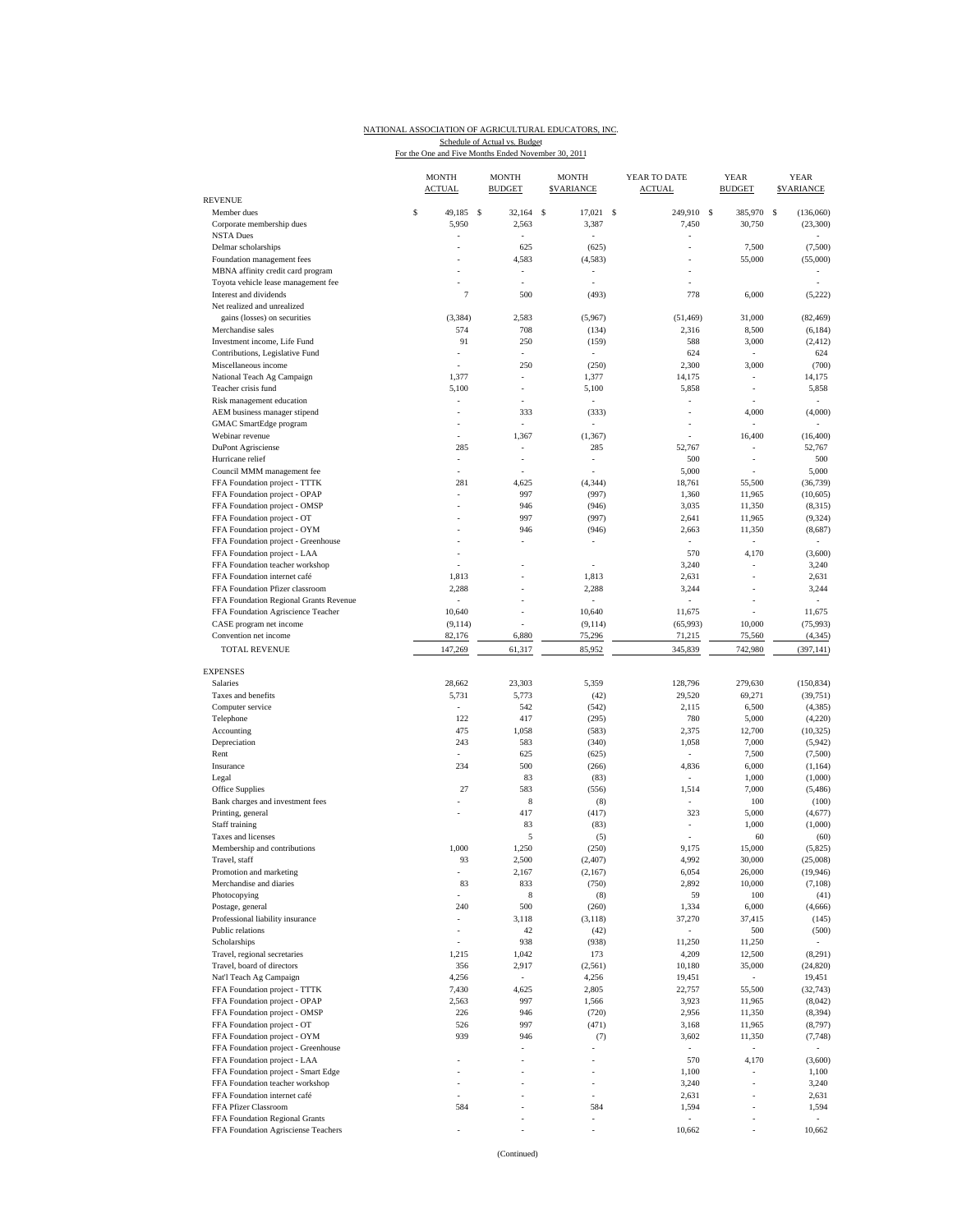## NATIONAL ASSOCIATION OF AGRICULTURAL EDUCATORS, INC. Schedule of Actual vs. Budget<br>For the One and Five Months Ended November 30, 2011

|                                 | <b>MONTH</b><br><b>ACTUAL</b> | <b>MONTH</b><br><b>BUDGET</b> | <b>MONTH</b><br><b>SVARIANCE</b> | YEAR TO DATE<br><b>ACTUAL</b> | <b>YEAR</b><br><b>BUDGET</b> | <b>YEAR</b><br><b>SVARIANCE</b> |
|---------------------------------|-------------------------------|-------------------------------|----------------------------------|-------------------------------|------------------------------|---------------------------------|
| DuPont Agriscience              | 3,123                         | $\overline{\phantom{a}}$      | 3,123                            | 27,709                        |                              | 27,709                          |
| <b>GMAC</b> SmartEdge program   |                               | $\qquad \qquad \blacksquare$  | ٠                                | ۰                             |                              | ٠                               |
| NPS expense                     |                               | 667                           | (667)                            | ٠                             | 8,000                        | (8,000)                         |
| Webinar expense                 | ۰                             | 292                           | (292)                            | 297                           | 3,500                        | (3,203)                         |
| Teacher crisis fund             | 500                           | ٠                             | 500                              | 500                           | $\sim$                       | 500                             |
| Communities of practice expense | $\overline{\phantom{a}}$      | 667                           | (667)                            | 10.751                        | 8,000                        | 2,751                           |
| Substitute teacher hire behinds | $\overline{\phantom{a}}$      | 333                           | (333)                            | ۰                             | 4,000                        | (4,000)                         |
| NSTA dues                       | $\sim$                        | ٠                             | ٠                                | ۰                             | $\overline{\phantom{a}}$     | ٠                               |
| Miscellaneous                   | $\overline{\phantom{a}}$      | $\qquad \qquad \blacksquare$  | ٠                                | ٠                             |                              |                                 |
| <b>TOTAL EXPENSES</b>           | 58,628                        | 59,765                        | (1,137)                          | 373,643                       | 721,326                      | (347, 683)                      |
| <b>NET INCOME (LOSS)</b>        | 88,641                        | 1,552                         | 87,089<br>S                      | $(27,804)$ \$<br>\$.          | 21,654                       | (49, 458)<br>s                  |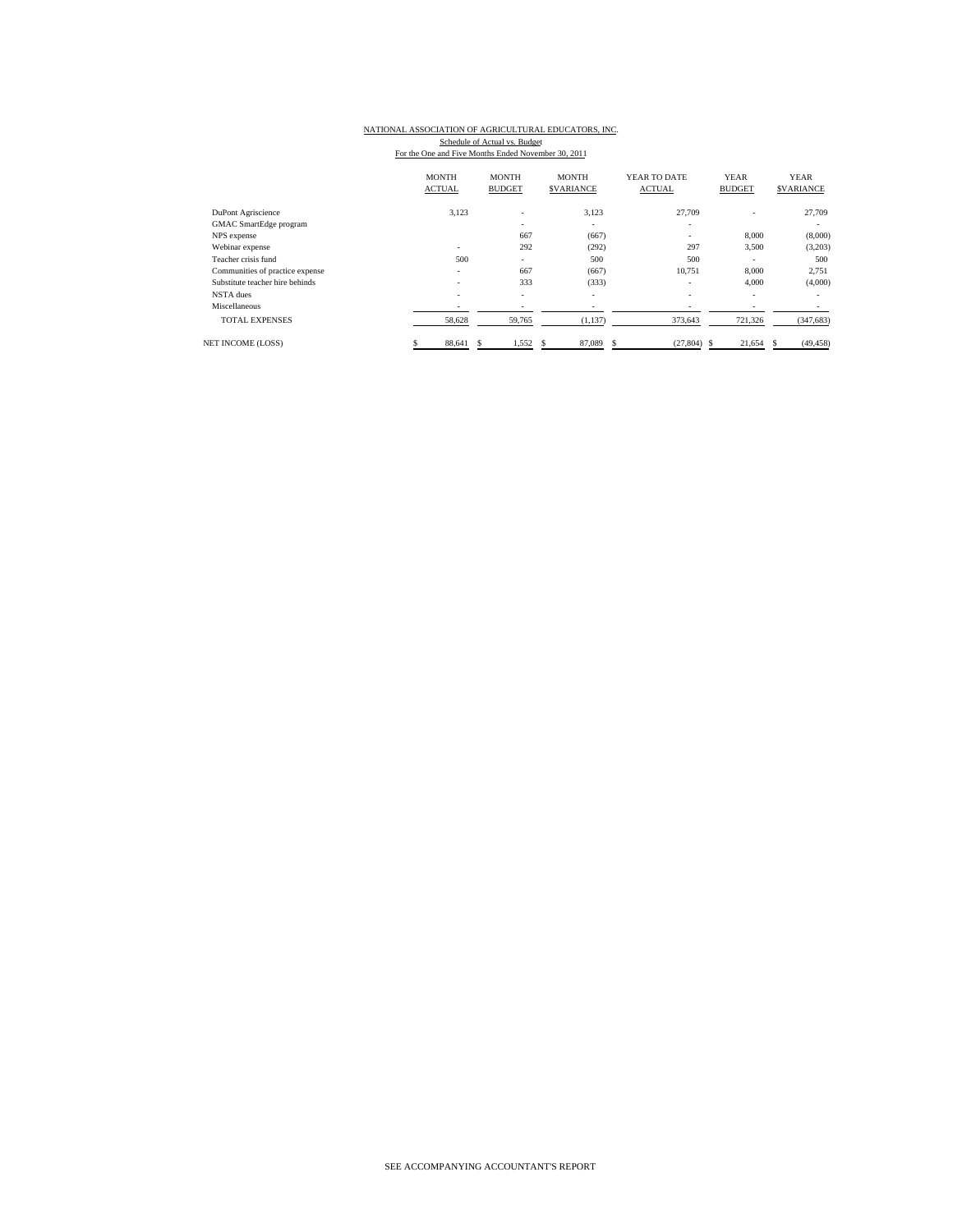#### NATIONAL ASSOCIATION OF AGRICULTURAL EDUCATORS, INC. Schedule of Convention Revenue and Expenses For the One and Five Months Ended November 30, 2011

|                                           | <b>MONTH</b>  |                          | <b>MONTH</b> |                          | <b>MONTH</b> |                  | YEAR TO DATE |                | <b>YEAR</b> |                          | <b>YEAR</b> |                  |
|-------------------------------------------|---------------|--------------------------|--------------|--------------------------|--------------|------------------|--------------|----------------|-------------|--------------------------|-------------|------------------|
|                                           | <b>ACTUAL</b> |                          |              | <b>BUDGET</b>            |              | <b>SVARIANCE</b> |              | <b>ACTUAL</b>  |             | <b>BUDGET</b>            |             | <b>SVARIANCE</b> |
| <b>REVENUE</b>                            |               |                          |              |                          |              |                  |              |                |             |                          |             |                  |
| Convention, registration                  | \$            | 68,854                   | -S           | 7.917                    | $\mathbf{s}$ | 60,937           | $\mathbf{s}$ | 70,434 \$      |             | 95,000 \$                |             | (24, 566)        |
| Convention, tickets/workshops             |               |                          |              |                          |              | L.               |              |                |             |                          |             |                  |
| Convention, trade show                    |               |                          |              | 125                      |              | (125)            |              | 600            |             | 1,500                    |             | (900)            |
| Convention - Ideas Unlimited              |               | 5.000                    |              |                          |              | 5,000            |              | 5,000          |             |                          |             | 5.000            |
| Convention - Teacher Mentor               |               | 5,000                    |              |                          |              | 5,000            |              | 5,000          |             |                          |             | 5,000            |
| Convention scholarship fund               |               | 1,389                    |              |                          |              | 1,389            |              | 1,389          |             | 2,000                    |             | (611)            |
| Convention, sponsorships - FFA Foundation |               | $\overline{\phantom{a}}$ |              | 3,333                    |              | (3,333)          |              | $\overline{a}$ |             | 40,000                   |             | (40,000)         |
| Convention, host state social             |               | 6,050                    |              | $\overline{\phantom{a}}$ |              | 6,050            |              | 7,950          |             |                          |             | 7,950            |
| Convention, sponsorships                  |               | 7,450                    |              | 4,500                    |              | 2,950            |              | 7,450          |             | 54,000                   |             | (46, 550)        |
| <b>TOTAL REVENUE</b>                      |               | 93,743                   |              | 15,875                   |              | 77,868           |              | 97,823         |             | 192,500                  |             | (94, 677)        |
| <b>EXPENSES</b>                           |               |                          |              |                          |              |                  |              |                |             |                          |             |                  |
| Convention, plaques and trophies          |               |                          |              | 167                      |              | (167)            |              | 65             |             | 2,000                    |             | (1,935)          |
| Convention, printing                      |               |                          |              | 167                      |              | (167)            |              | 1,793          |             | 2,000                    |             | (207)            |
| Convention, miscellaneous                 |               |                          |              | 83                       |              | (83)             |              | ٠              |             | 1,000                    |             | (1,000)          |
| Convention, awards                        |               | 1,021                    |              | ٠                        |              | 1,021            |              | 7,701          |             | 9,000                    |             | (1, 299)         |
| Convention, photography                   |               |                          |              |                          |              | $\overline{a}$   |              |                |             |                          |             |                  |
| Convention, meal functions                |               |                          |              | 2,500                    |              | (2,500)          |              |                |             | 30,000                   |             | (30,000)         |
| Convention, promotion and marketing       |               |                          |              | 83                       |              | (83)             |              | 1,587          |             | 1,000                    |             | 587              |
| Convention, postage and shipping          |               |                          |              | 250                      |              | (250)            |              |                |             | 3,000                    |             | (3,000)          |
| Convention, equipment rental              |               |                          |              | 1,000                    |              | (1,000)          |              |                |             | 12,000                   |             | (12,000)         |
| Convention, workshops                     |               |                          |              |                          |              | L.               |              |                |             |                          |             |                  |
| Convention, host state social             |               | 7,500                    |              |                          |              | 7,500            |              | 7,500          |             |                          |             | 7,500            |
| Convention, speakers                      |               |                          |              |                          |              | $\overline{a}$   |              |                |             |                          |             |                  |
| Convention, trade show expense            |               |                          |              |                          |              |                  |              |                |             |                          |             |                  |
| Convention, tour expenses                 |               |                          |              |                          |              |                  |              |                |             |                          |             |                  |
| Convention, committee expense             |               |                          |              | 245                      |              | (245)            |              |                |             | 2,940                    |             | (2,940)          |
| Convention, sponsorships - FFA Foundation |               |                          |              | 2,667                    |              | (2,667)          |              |                |             | 32,000                   |             | (32,000)         |
| Convention, travel/board of directors     |               | 1,979                    |              | 1,000                    |              | 979              |              | 5,470          |             | 12,000                   |             | (6, 530)         |
| Convention, staff travel                  |               | 1,067                    |              | 833                      |              | 234              |              | 2,492          |             | 10,000                   |             | (7,508)          |
| Convention, other travel                  |               | $\overline{\phantom{a}}$ |              | $\overline{\phantom{a}}$ |              | ÷,               |              | ٠              |             | $\overline{\phantom{a}}$ |             |                  |
| <b>TOTAL EXPENSES</b>                     |               | 11,567                   |              | 8,995                    |              | 2,572            |              | 26,608         |             | 116,940                  |             | (90, 332)        |
| NET INCOME (LOSS)                         | \$            | 82,176                   | \$           | 6,880                    | \$           | 75,296           | \$           | 71,215         | \$          | 75,560                   | \$          | (4, 345)         |